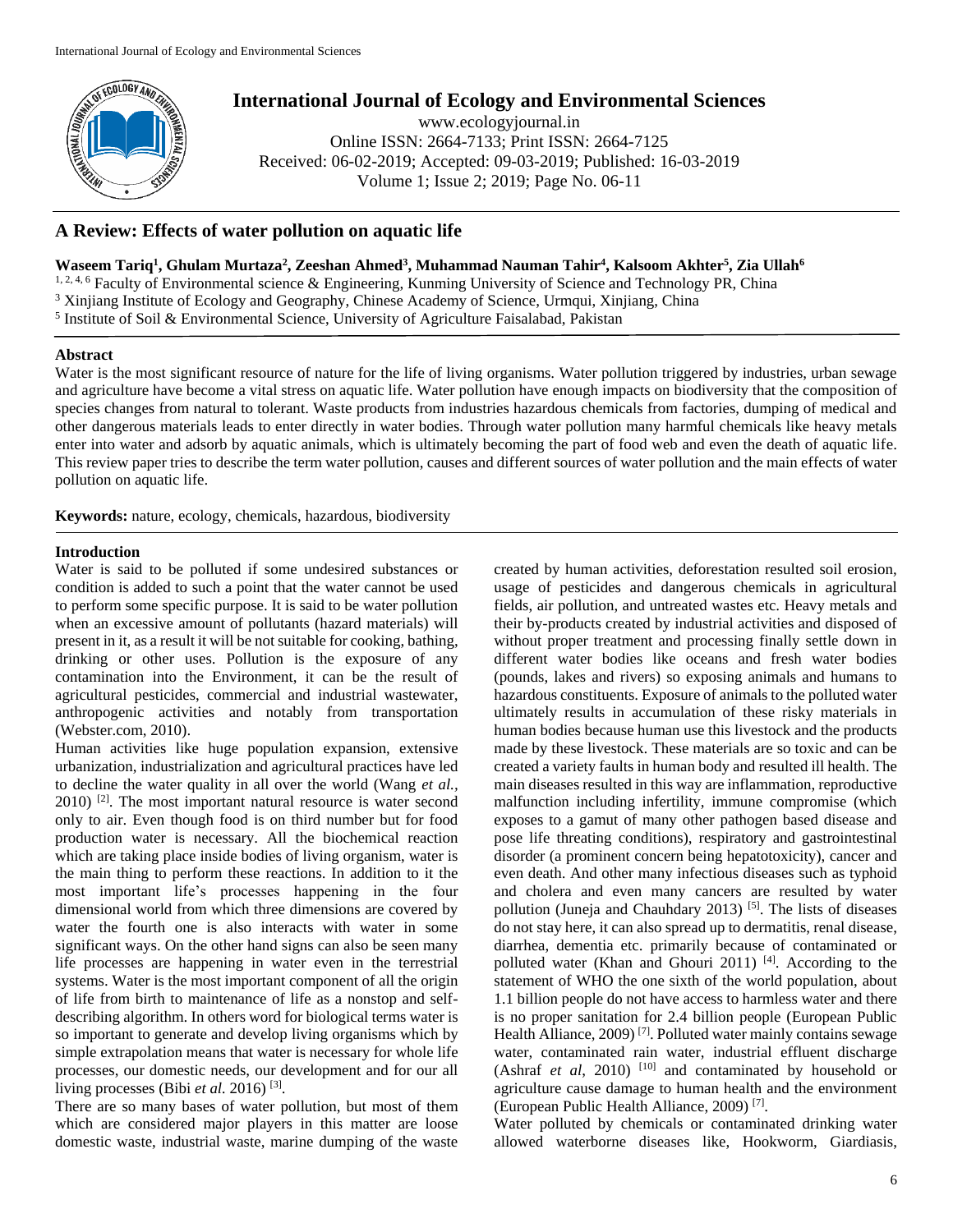Amoebiasis, Typhoid, Ascariasis, Alzheimer's disease, non-Hodgkin's Lymphoma, Liver and kidney damage, that can harm reproductive and development processes, damage to the nervous system, Cancer, heart disease, Parkinson's disease, Damage to the DNA and even death, meanwhile, polluted beach water contaminated people like stomach aches, gastroenteritis, respiratory infections, Hepatitis, diarrhea, vomiting, ear ache, pink eye and rashes (Water Pollution Effects, 2006)<sup>[8]</sup>. Loss of wild have direct relation to pollution (Progressive Insurance, 2005) and rendering to Water Pollution Effects (2006) [8] on animals i) Fast and overgrowth of toxic algae due to nutrient polluted water, this toxic algae eaten by other animals living in water resulted in death; it can also explosion of fish diseases, ii) declines in tadpole and frog biodiversity mass can also due to chemical contamination iii) Pollution of Oil can enhance vulnerability to disease and can harmfully affect reproductive processes and badly affect progress of marine organism and it can be a reason of gastrointestinal irritation, harm to the liver, kidney damage and damage to the nervous system iv) Mercury present in water can be the reason of limitation in reproduction, reduce growth and development, abnormality and even death v) Death, deformities and declines of fish also caused by persistent organic pollutants, fish caught from polluted water or washed through contaminated water can make impact on animals and human health. Excessive amount of sodium chloride in water can damage plants and animals, plants can also be killed by mud generated by construction sites and plants can be killed by the presence of herbicides in water (Kopaska-Merkel, 2000)<sup>[9]</sup>.

We ultimately have to think about this matter because; the aquatic life is so important for the beauty of nature as well as for eating purpose for human being and animals and it is also a part of food chain. The second thing is water pollution which is just like a poison for animals as well as human being.

## **Causes of water pollution**

There are some most common and important effects and causes of water pollution

- 1. Intentionally or unintentionally discharge of hazardous materials and chemicals can lead to water pollution.
- 2. Through rainfall, polluted lands can disperse their toxic and poisonous materials into the water and polluted the surrounding water.
- 3. Water pollution can also be the result of some contributing factors or some specific points like oil refineries, chemical waste management, construction sites, dump sites and others large scale processes create or store a huge amount of hazardous or chemical waste.

Water pollution can generate by two sources first one is Point sources and second is Non-point sources (Table 1). The source which have directly recognizable point is known as point source of pollution. The examples of point sources are oil spilling from a tanker, discharge from industries and pipe attached to a factory etc. Point source of pollution comprise storm sewer discharge, wastewater effluent (both industrial and municipal) and mostly affect area around it. On the other hand the Non-point sources of pollution are the sources which come from many different ways and different basis, from which contamination arrive into surface water or ground water and come into contact with environment from different non recognizable points. Examples are urban waste, runoff from agricultural fields etc. There is another term which is known a transboundary pollution it can be defined as that if sometime pollution come in the environment at one place but has effects on thousands of miles away. The example of transboundary pollution is that radioactive waste that travels over the oceans from reprocessing plants to neighboring countries. Water pollutants can be organic or inorganic.

Table 1: Characteristics of point and nonpoint sources of chemical inputs to receiving water (Adapted from Nadushan *et al.*, 2011)<sup>[41]</sup>.

| <b>Point sources</b>                                                      | Non point sources                                                                     |  |  |
|---------------------------------------------------------------------------|---------------------------------------------------------------------------------------|--|--|
|                                                                           | Runoff from agriculture (including return                                             |  |  |
| Wastewater effluent (municipal and                                        | flow from irrigated agriculture)                                                      |  |  |
| industrial)                                                               | Runoff from failed septic system and septic tank leachate<br>$\overline{\phantom{0}}$ |  |  |
| Runoff and infiltration from animals feedlots<br>$\overline{\phantom{0}}$ | Construction site's runoff                                                            |  |  |
| A huge amount of sewer outfalls from cities having                        | Urban runoff from sewered and unsewered areas having population <100,000              |  |  |
| population $>100,000$                                                     | Runoff by reckless mines<br>$\overline{\phantom{0}}$                                  |  |  |
| Runoff and leakage from waste disposal sites                              | Atmospheric deposition over a water surface                                           |  |  |
| Overflows of combined tempest and sanitary sewers                         | Activities which can generate contaminants like construction and development of       |  |  |
| Runoff from sites of construction $>2$ hac<br>$\overline{\phantom{a}}$    | land or waterways, logging                                                            |  |  |
|                                                                           |                                                                                       |  |  |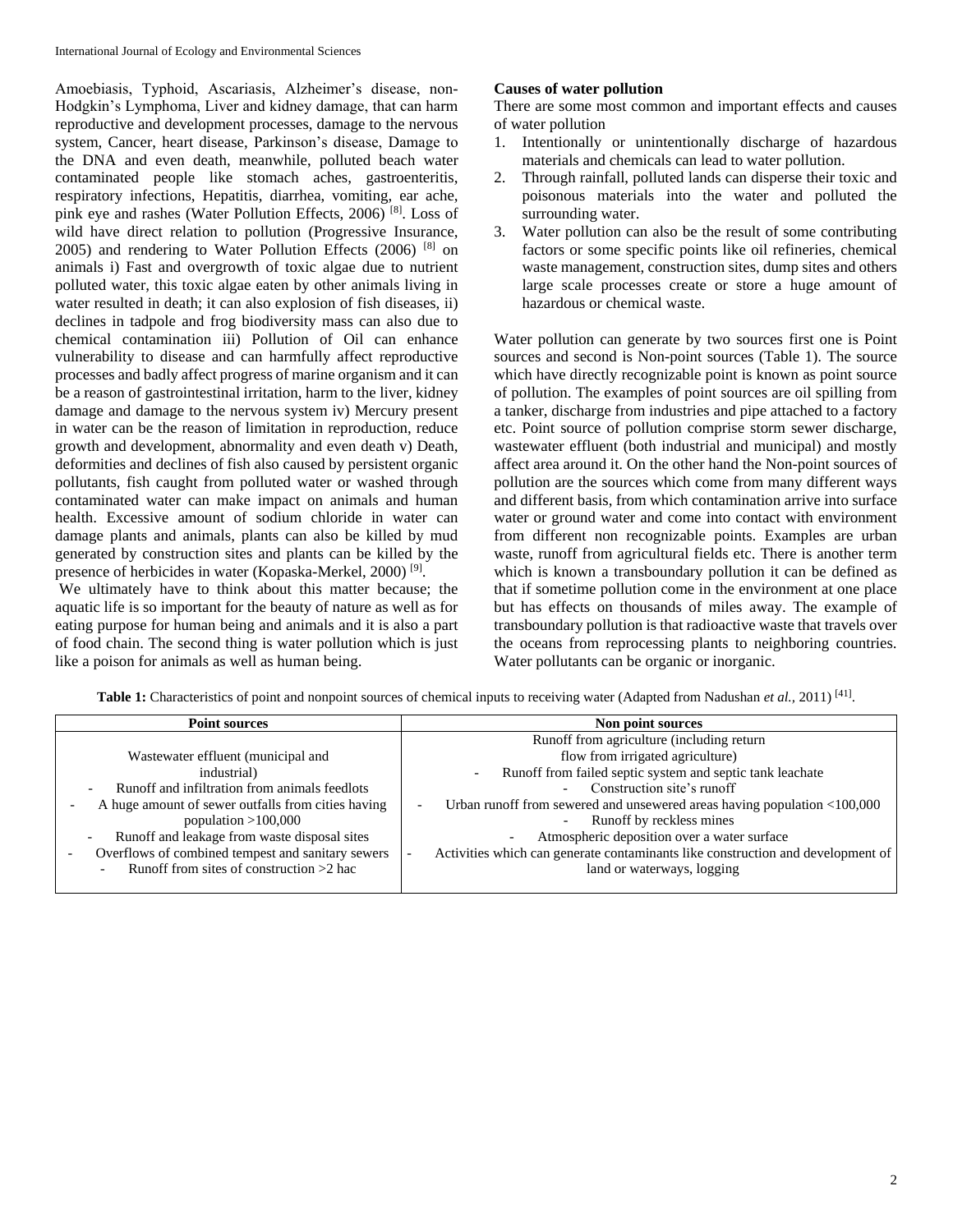

**Fig 1:** Pictorial representation of Point and Non point sources

There are many sources of water pollution as already mentioned but some detailed discussion is given bellow:

### **Domestic Sewage**

Over all the world, pollution due to sewage water is main problem in the cities. Sewage water is carried into rivers without proper treatment. Disposal of sewage water without proper treatment resulted in creation of a lot of problems like dispersion of diseases, increasing of Biological Oxygen Demand (BOD) eutrophication (Dwivedi *et al.*, 2009)<sup>[10]</sup>. The basic reason of water pollution is the improper handling of waste water. Sewage is exhausted in a huge quantities to rivers. Sewage slows down the process of dilution of water constituents, it can spread a lot of diseases like typhoid and diarrhea (Baig et al., 2009)<sup>[11]</sup>.

Water which is used for industries and domestic purposes gets changed into waste water. It is known as sewage water (Bu *et al.,* 2010) [12] . Because sewage water carried out through pipes from cities so it can be recycled. Sewage consists of many chemical as well as organic wastes. It is observed that the sewage pollution is usually happening in developing countries. In developed centuries a proper sewage system are installed for sewage in cities, but in developing couturiers water is not disposed in proper ways (Ramakrishnaiah *et al.,* 2009) [14]. Treatment of the sewage can be minimized the pollution resulted from it. Still in some old cities may have leaky sewage system in developed countries (Steiner *et al.*, 2006)<sup>[15]</sup>.

## **Industrialization**

Due to the manufacturing of different products which having toxic byproducts and fumes which are ultimately discharge into the Environment (Dillinger, 2017; Ritchie and Roser, 2017)<sup>[36,</sup> 37], creating health problems. So fast growth of industries in China has increased the emission in recent decades up to 69.42 trillion m<sup>3</sup> between 2002 and 2014 (Xu *et al.,* 2014; Yang *et al*., 2018) [38, 39]. Pollution created by any industrial activity is known as industrial pollution (Malik *et al.*, 2009)<sup>[17]</sup>. The most pollution on the earth can be drawn back to industries of some kind. The agencies which are trying to fight against the environmental degradation are giving grave impotence to industrial pollution (Sarkar *et al.*, 2008)<sup>[18]</sup>. Countries with such a huge development of industries finding it to be serious to bring it in control conditions urgently (Tariq *et al.*, 2007)<sup>[19]</sup>.

Industrial pollution has contaminated main sources of safe drinking water, has released many undesired toxic materials into the air and decreased the quality of soil all around the world. Many and major environmental disaster which have yet to bring under control are the result of industrial disasters. Following are some main causes of industrial pollution that is the main reason of environmental degradation (Jan *et al.*, 2008)<sup>[20]</sup>.

#### **Pesticides and Fertilizers**

A lot of water pollutants acts as poisonous chemicals. The pesticides are considered and established possession in view killing the insects-pests in general and thus they are not specific species. The methods of applying these pesticides are such as that these chemicals will not kill non target organisms these chemical will only contact with target pests. These target pests have many same characteristics of other animals and they are simple species of animals. One of these characteristics is a vulnerability to specific toxins. It can be said like that chemical which have harmful effects for one animal can also be have same effect of other animal life. Though it may take a high dose of pesticides to mischief humans than insects, a lot of pesticides are still harmful for human. The dose which is necessary for killing a pest can affect the human in different ways like reproducing performance and can make problem in function of sex hormones (Perry *et al.,* 2008) [21] .

The thing which I used to kill undesired plants is known as herbicide. Specific herbicides used to kill targets and the nontargets crops will be unharmed. Some of herbicides affect the growth of undesired plants and usually make simulation of plant hormones. Herbicides usually used to clean some places like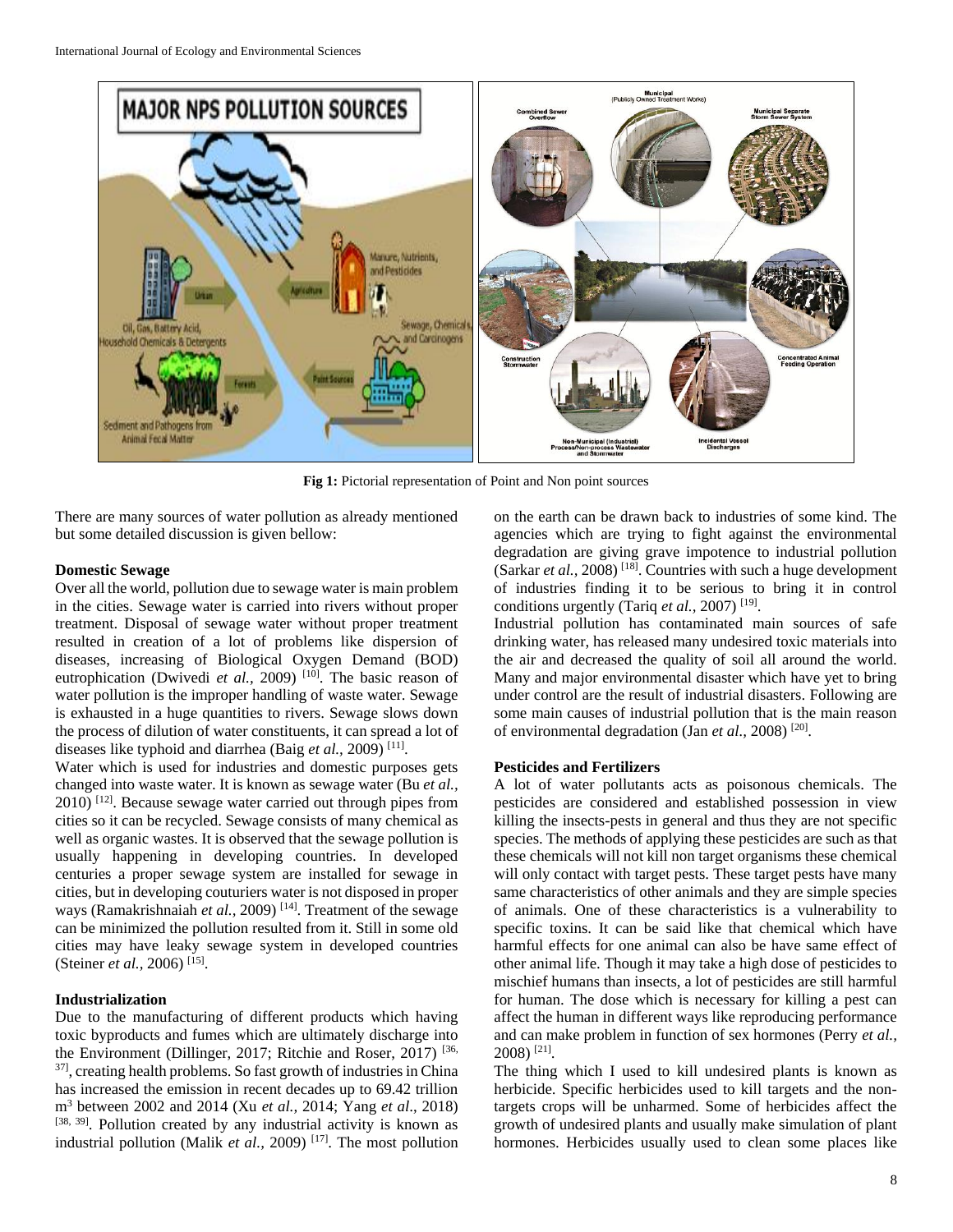industrial sites, waste ground and railway embankments and kill all plants material which face the herbicides. A little amount is used in pasture system, forestry and organized areas set aside as wildlife habitat. Many numbers of herbicides are specific for the specific target plants (Singh and Singh 2008)<sup>[22]</sup>.

On the other hand many herbicides that are synthesized to harm an extensive variety of plants. A herbicides which is using for a specific species of plant have no guaranty that it will not enter into water system. Some special harmful things about these chemicals are still to be understood. So, there is need to use the cautions to ensure that these herbicides don't enter the water system (Mian *et al.*, 2010)<sup>[22]</sup>.

For the safe and managed usage of things like pesticides, the risk to animals and human health should be minimum. If these chemicals come into contact with water system, they may come into contact with non-target animals and can create a serious hazard to the others animal's lives (including domestic animals and even human being) and non- target plants. Together with pesticides there are a lot of other thing which can cause the harmful effects to safe water and finally to humans (Kumar *et al.,* 2005).

## **Aquatic Life and water pollution. Crosstalk**

There are contest effects of water pollution on nature. It has harmful effects on environment as well as human being. There are different effects of pollution on aquatic life and human beings. In developing countries there is approximately 14,000 deaths per day due to water pollution (contamination of drinking water through sewage) (Ebad *et al.,* 2013) [24] .

Many sea organism which serve as food for human such as sea weeds, marine birds, mollusks, crustaceans and fishes are often killed by oil pollution from tankers of broken oil pipes. It is resulted in deficiency of calcium in our food. DDT concentration increases in our food chain when insecticides like DDT are allowed to enter in water bodies, and it is very dangerous. For example Oyster may collect DDT 70,000 times than it is present in sea water. Water pollution have enough effects on aquatic life in some area that it may create irreversible changing in aquatic ecosystem (Grema 2013)<sup>[25]</sup>.

Water pollution has major impact on aquatic life, because their presence depends all in all on water so, any little trouble in

ecosystem will lead to a high and maximum impact on aquatic organisms. Due to high growth of algae in water, the amount oxygen becomes lesser, which ultimately resulted in the death of fishes and others animals or plants. It is assessed that last twenty years, 40 per cent of aquatic life have been decreased (Ahada and Suthar 2018)<sup>[26]</sup>.

The peculiar taste and smell from many water supplies is mainly due to high growth of algae in water it is also cause of gastroenteritis. According to the report of Wheler the algal poison commonly attack on the skin and central nervous system and it is also reported that it is able to produce liver's cirrhosis (Ahmad *et al.,* 2014) [28] .

It is recorded in many cases that polluted water has destroyed marine life. The most dramatic and the earliest consequences of in discriminate pollution of water is the mass killing of fish. The killing through municipal sewage is another kind of fish killing. Many other threats are there for marine life like radioactive pollution, industrial and thermal pollution (Ahmed *et al.,* 2014). By analyzing the fish of Oka river basin it has exposed that the metal distribution is irregular in fish. Except white-eyed bream (Abramis sapa), and bream in all species copper is inattentive in muscles, on the other hand its content is exceeded 1.3 times of allowable amount in the liver of silver bream (Blicca bjorkna) and this level has been exceeded 3.1, 5.5, 17.8, in the livers of bream, sabre fish and white eyed bream respectively. Spawn of whiteeyed bream and silver bream confined a major amount of copper. Metal compounds hold their poisonousness nearly forever not like organic substances which are degradable, adsorb able or can be assimilated in the water body subsequently during their transformation the compound have basic components, for example the metal have no modification (Alrumman *et al.,* 2016) [30] .

The statistical analysis of heavy metals in water bodies' concentrations is given in table 2. Co have the highest mean values among the given values (3995 mg/L) and on second number there is As (3982 mg/L), and the heavy metal which have lowest concentration is Hg (1.01 mg/L). The coefficient of variation described that the minimum variation is investigated for Hg and the highest for Ni and on second umber is Cd (table 2).

| <b>Heavy metals name</b> | <b>Minimum</b> | <b>Maximum</b> | <b>Mean</b> | <b>Standard deviation</b> | <b>Coefficient of Variation</b> |
|--------------------------|----------------|----------------|-------------|---------------------------|---------------------------------|
| Hg                       | 0.007          | 8              | 1.01        | 0.54                      | 168.34                          |
| C <sub>d</sub>           | 0.003          | 13700          | 180.88      | 62.8                      | 614.25                          |
| As                       | 0.22           | 86100          | 3981.78     | 145.96                    | 440.66                          |
| Zn                       | 0.01           | 54000          | 723.11      | 213.10                    | 579.3                           |
| Ni                       | 0.001          | 38100          | 945.86      | 191.84                    | 669.54                          |
| Co                       | 0.06           | 42970          | 3994.82     | 135.24                    | 392.32                          |
| Fe                       | 0.001          | 63500          | 1654.05     | 541.75                    | 322.94                          |
| Mn                       | 0.015          | 77000          | 2562.15     | 747.74                    | 432.87                          |
| Cr                       | 0.001          | 21800          | 413.27      | 128.24                    | 478.71                          |
| Cu                       | 0.00067        | 27400          | 537.87      | 138.71                    | 500.72                          |

**Table 2:** Heavy metals concentration (mg/L) statistics in water bodoies (Kumar *et al.,* 2017).

The metal's toxicity is estimated by several factors such as ambient temperature, pH, concentration and duration of action,  $O<sub>2</sub>$  content in water, hardness of the water the existence of compounds with which metal can be complex. Enhancement of water temperature, shortage of oxygen, low pH and hardness often increase the toxicity for hydrobionts. Immediately presence of metals and other organic compounds in water may have variety of effects on the toxicity. Coefficient of metal buildup by hydrobionts, derived with respect to their concentration in water, there is a lot of difference between organisms for various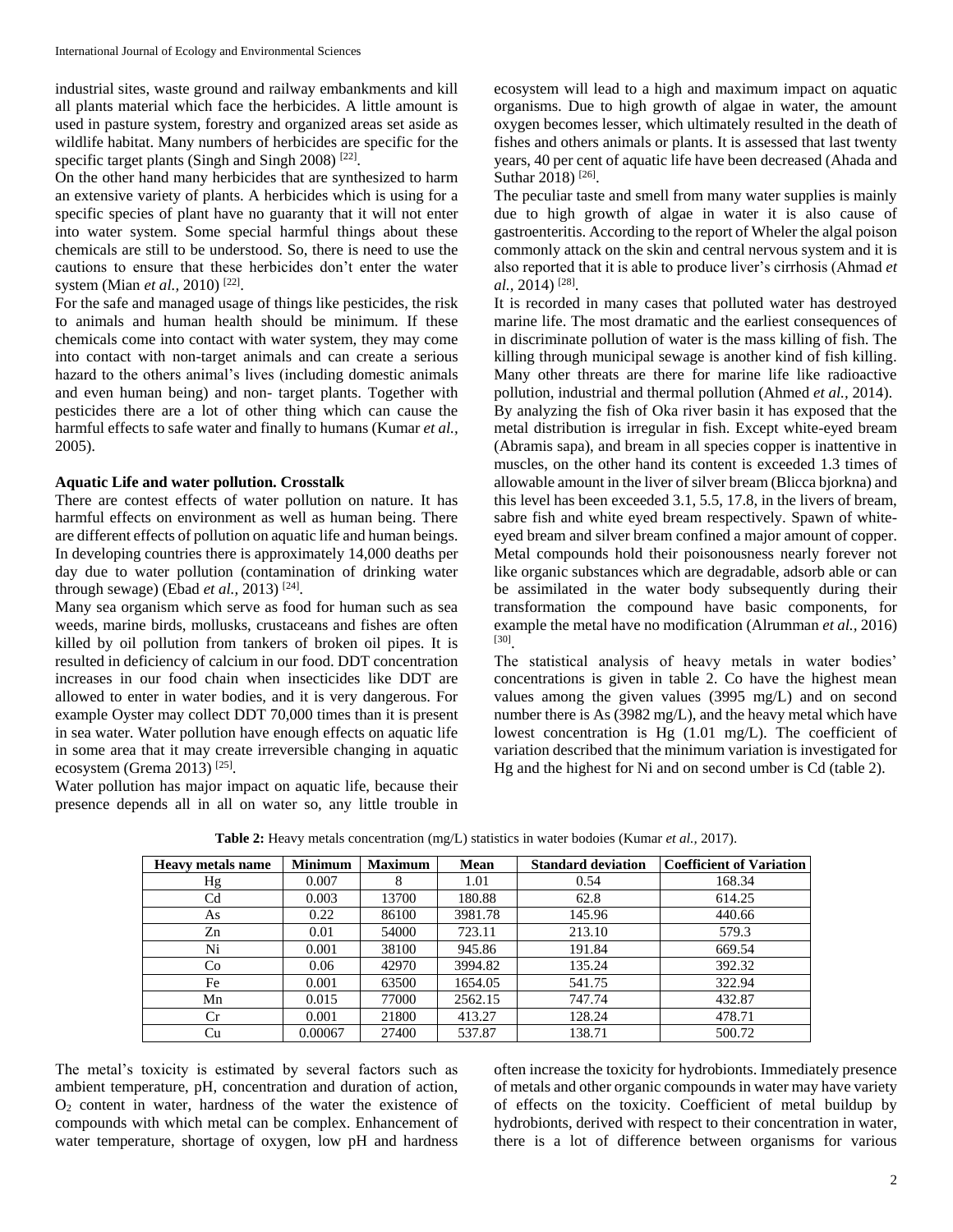taxonomic status, in addition to different metals and organs. Mostly, the values contrast a range from a few tens to tens thousands. The metals enter into the tissues of marine animals primarily through their food. Metals can also enter through mechanical detention of suspended elements of hydroxides in gills and mucus membrane can chemically adsorb ions in fishes. Metals are organized according to decreasing order of toxicity in hydrobionts as follows: Hg>Cd=Cu>Zn>Pb>Co>Cr>Mn=Fe>Sn (Currie *et al.*, 2013)<sup>[31]</sup>.

The amount of mercury in huge predatory fishes in oceans like shark, tuna (Thunnus), and swordfish in addition to cetaceans is higher than in non-predatory marine fishes. Permanent settle down of mercury in predatory fishes results in becoming a part of food chain. The fishes' scale and skin is highly accumulated by cadmium and led (Desai and Vanitaben, 2014)<sup>[32]</sup>.

When many hazardous chemicals stick to small particles they are up taken by plankton and benthos animals, many of them are filter feeders or deposit. In this manner the hazardous materials and many toxins are become the part of ocean food chain. Among these particle many of them chemically combined and cause depletion of oxygen at high rate as a result estuaries become anoxic (Faiq *et al.,* 2018) [38] .

When pesticides and insecticides are combined into aquatic ecosystem, they rapidly absorbed into oceanic food chain. When these chemicals become the part of food web they can cause many diseases as well as mutation which may cause danger to food web as well as human being. These hazardous things (metals) can also be entered in marine food web (Kamble, 2014). These dangerous chemicals be the basic reason of changing biochemistry, tissue matter, reproduction, behavior and destroy growth of aquatic life. Because a lot of animals are nourished by fish hydro lysate content or fish meal, in this manner, toxins present in marine system easily can be moved to terrestrial animals and later will be present in dairy and meat products (Lu *et al.*, 2015)<sup>[35]</sup>.

#### **Conclusion**

Water pollution is the major concern for us because it is an environmental problem all over the world. Macroinvertebrate taxa composition and richness of functional feeding groups are highly effected by organic pollutants. Aquatic life is decreasing day by day due to the water pollution. The main contribution towards water pollution is from anthropogenic activities because human being is contributing through dumping, industrial waste washing clothes and also by using a lot pesticides etc. into water. Aquatic life have its own importance in the environment if it will destroy ultimately there will be have numerous effect on human life. So, to avoid all these losses of environment and human being the environmental education should be compulsory at school level, it should have proper place in curriculum. In this way we can control environmental pollution and ultimately there will be low impact on aquatic life.

## **References**

- 1. Webster.com. (2010). Definition from Webster Dictionary 08-13 Retrieved, 2010-08-26.
- 2. Wang X, Han J, Xu L, Zhang Q. Spatial and seasonal variations of the contamination within water body of the Grand Canal, China. *Environmental Pollution*. 2010; 158:1513-1520.
- 3. Bibi S, Khan RL, Nazir R. Heavy metals in drinking water of Lakki Marwat District, KPK, Pakistan. World Applied Sciences Journal. 2016; 34(1):15-19.
- 4. Khan MA, Ghouri AM. Environmental pollution: Its effects on life and its remedies. Journal of Arts, Science and Commerce. 2011; 2(2):276-285.
- 5. Juneja T, Chauhdary A. Assessment of water quality and its effect on the health of residents of Jhunjhunu district, Rajasthan: A cross sectional study. Journal of Public Health and Epidemiology. 2013; 5(4):186-191.
- 6. Ashraf MA, Maah MJ, Yusoff I, Mehmood K. Effects of Polluted Water Irrigation on Environment and Health of People in Jamber, District Kasur, Pakistan, International Journal of Basic & Applied Sciences. 2010; 10(3):37-57.
- 7. European Public Health Alliance. Air, Water Pollution and Health Effects, 2009. Retrieved from http://www.epha.org/r/54
- 8. Water Pollution Effects, In Grinning Planet, Saving the Planet One Joke at a Time, 2006. Retrieved from http://www.grinningplanet.com/2006/12-05/waterpollution-effects.htm
- 9. Kopaska-Merkel D. How Does Water Pollution Affect Plant Growth? Mad Sci Network, 2000. Retrieved from http://www.madsci.org/posts/archives/2000-11/974847556.
- 10. Dwivedi AK, Hasan H, Shashi. Anthropecology of Water Bodies, In Plant, Physiology in Agriculture and Forestry (Ed. P.C. Trivedi), Aavishkar Publishers and Distributors, Jaipur, India, 2009, 248-254.
- 11. Baig JA, Kazi TG, Arain MB, Afridi HI, Kandhro GA, Sarfraz RA. *et al*. Evaluation of arsenic and other physicochemical parameters of surface And ground water of Jamshoro, Pakistan. Journal of Hazardous Materials. 2009; 166:662-669.
- 12. Bu H, Tan X Li S, Zhang Q. Water quality assessment of the Jinshui River, 2010.
- 13. (China) using multivariate statistical techniques. Environ Earth Sci. 60, 1631–1639.
- 14. Ramakrishnaiah CR., Sadashivalah C, Ranganna G. Assessment of water quality index for groundwater in Tumkur Taluk, Karnataka State. Indian J. Chem. 6: 523-530.
- 15. Steiner TS, Samie A, Guerrant RL. Infectious diarrhea: new pathogens and new, 2006.
- 16. Challenges in developed and developing areas. Clin. Infect. Dis. 43:408–410.
- 17. Malik RN, Zeb N. Assessment of environmental contamination using feathers of Bubulcus ibis L., as a bio monitor of heavy metal pollution, Pakistan. Ecotoxicology, 18:522–536.
- 18. Sarkar SK, Bhattacharya BD, Bhattacharya A, Chatterjee M, Alam A, Satpathy KK, *et al.* Occurrence, distribution and possible sources of organochlorine pesticide residues in tropical coastal environment of India: An overview. Environment International EI-01747 (in press), 2008.
- 19. Tariq MI, Afzal S, Hussain I, Sultana N. Pesticides exposure in Pakistan: A review. Environment International. 2007; 33:1107-1122.
- 20. Jan MR, Shah J, Khawaja MA, Gul K. DDT residue in soil and water in and around abandoned DDT manufacturing factory. Environmental Monitoring and Assessment, 2008. doi:10.1007/s10661-008-0415-2 (in press).